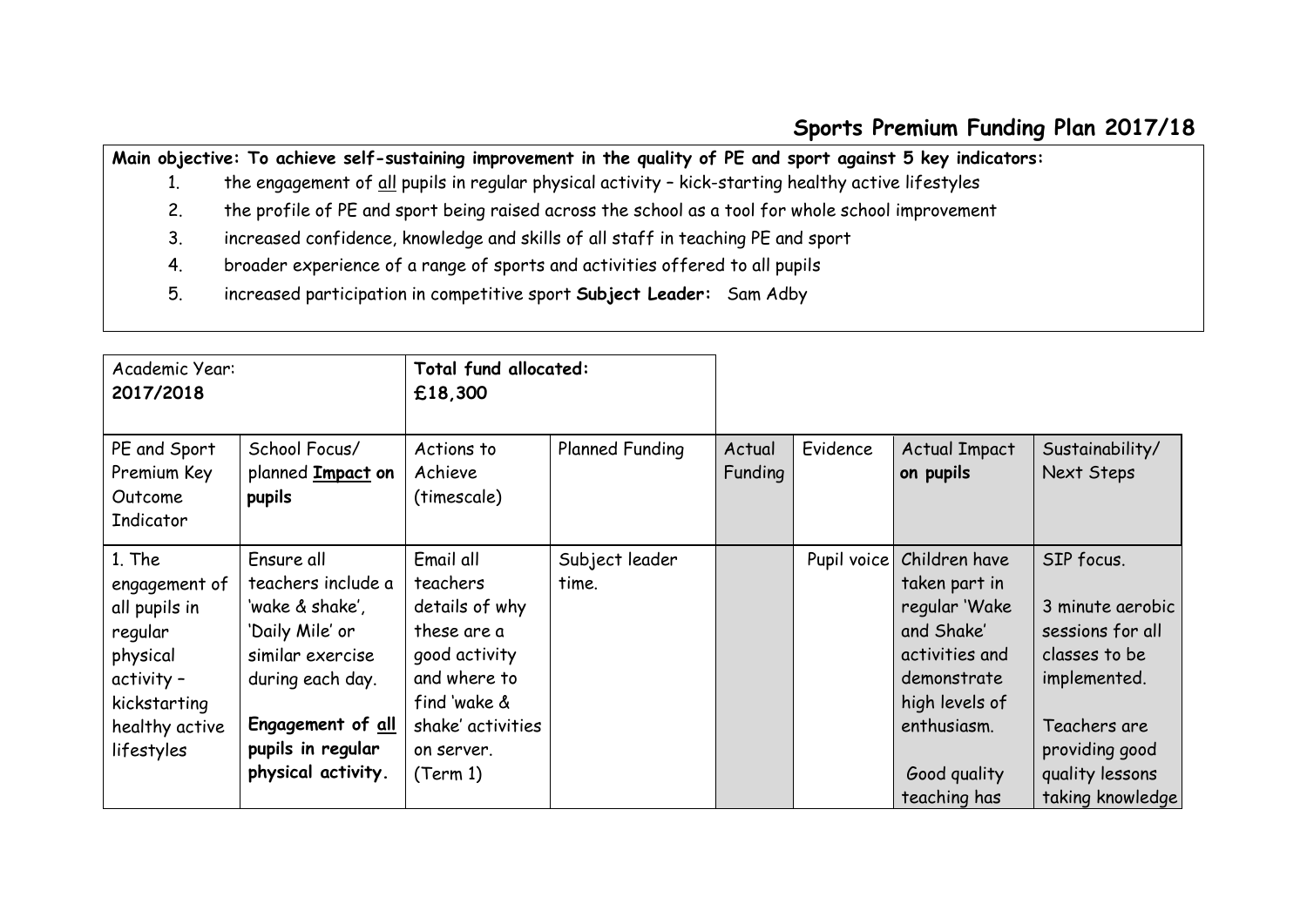|                |                  |               |                  |            | ensured that all<br>children are<br>engaged, and an<br>active lifestyle<br>has been<br>promoted.<br>Daily mile has<br>been trialled<br>but was not<br>sustainable. | gained from<br>previous training. |
|----------------|------------------|---------------|------------------|------------|--------------------------------------------------------------------------------------------------------------------------------------------------------------------|-----------------------------------|
|                |                  |               |                  |            |                                                                                                                                                                    |                                   |
|                |                  |               |                  |            |                                                                                                                                                                    |                                   |
| 2. The profile | Improve the PE   | Have separate | Subject leader   | <b>HBI</b> | No Impact                                                                                                                                                          | Ensure that the                   |
| of PE and      | page on the HBI  | areas for     | time spent with  | website.   |                                                                                                                                                                    | school website                    |
| sport being    | website. To show | teachers to   | Marie to improve | Positive   |                                                                                                                                                                    | is of a good                      |

| $OT$ PC and     | page on the HBI    | areas for     | <b>IIIIIE SPEIII WIIII</b> | WEDSITE.   | <b>SCHOOL WEDSITE</b> |
|-----------------|--------------------|---------------|----------------------------|------------|-----------------------|
| sport being     | website. To show   | teachers to   | Marie to improve           | Positive   | is of a good          |
| raised across   | PE activities per  | report on PE  | website.                   | feedback   | standard.             |
| the school as a | class/year group   | lessons, with |                            | from PTFA  |                       |
| tool for whole  | and competitions   | photos and    |                            | and        |                       |
| school          | attended.          | separate      |                            | Governors. |                       |
| improvement     |                    | competition   |                            |            |                       |
|                 | Children will want | area for      |                            |            |                       |
|                 | to appear on the   | reports with  |                            |            |                       |
|                 | website so will    | photos. (Term |                            |            |                       |
|                 | participate in     | 2)            |                            |            |                       |
|                 | activities.        |               |                            |            |                       |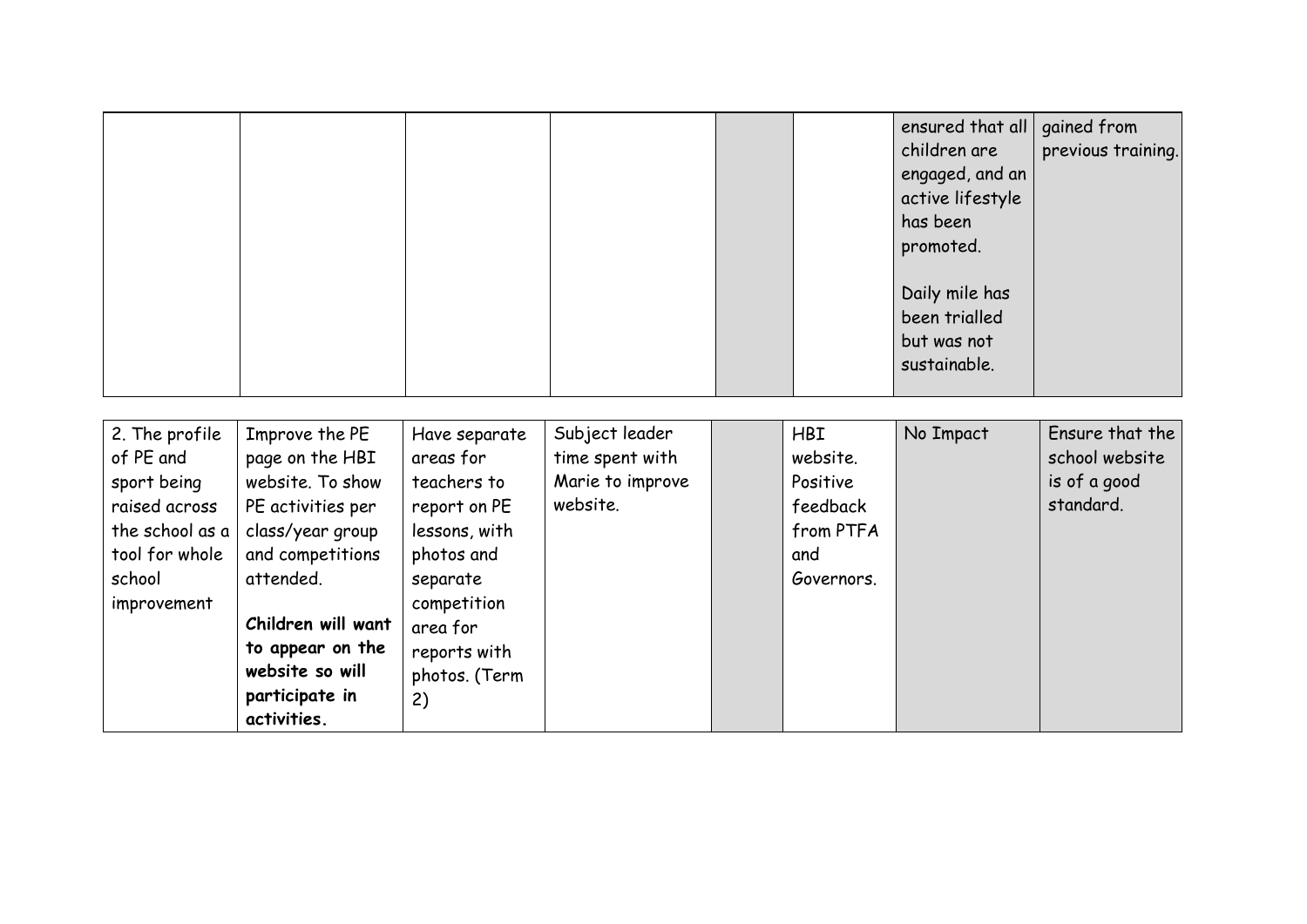| 3. Increased  | Building on the    | PE survey for   | TeamTheme to       | 100% PE        | The use of       | See point 1. |
|---------------|--------------------|-----------------|--------------------|----------------|------------------|--------------|
| confidence,   | relationship with  | teachers and    | team teach PE      | $lessons$ good | TeamTheme        |              |
| knowledge and | TeamTheme          | HLTA to         | lessons with       | or better as   | coaches have     |              |
| skills of all | teachers to teach  | identify        | inexperienced/new  | evidenced      | given the        |              |
| staff in      | PE lessons unaided | confidence and  | teachers (2). To   | by             | teachers a       |              |
| teaching PE   | and for            | areas requiring | do a lunchtime     | observations   | wider            |              |
| and sport     | inexperienced/new  | CPD.            | break activity and | of PE          | repertoire and   |              |
|               | teachers to have   |                 | an after-school    | lessons.       | the confidence   |              |
|               | the support of     | Employ          | club (Half day a   |                | needed to meet   |              |
|               | TeamTheme to       | TeamTheme.      | week - Tuesdays)   |                | the needs of all |              |
|               | improve skills and | (Term 1)        |                    |                | the children     |              |
|               |                    |                 |                    |                | through next     |              |
|               |                    |                 |                    |                | steps.           |              |
|               |                    |                 |                    |                |                  |              |
|               |                    |                 |                    |                |                  |              |
|               |                    |                 |                    |                |                  |              |
|               |                    |                 |                    |                |                  |              |
|               |                    |                 |                    |                |                  |              |
|               |                    |                 |                    |                |                  |              |
|               |                    |                 |                    |                |                  |              |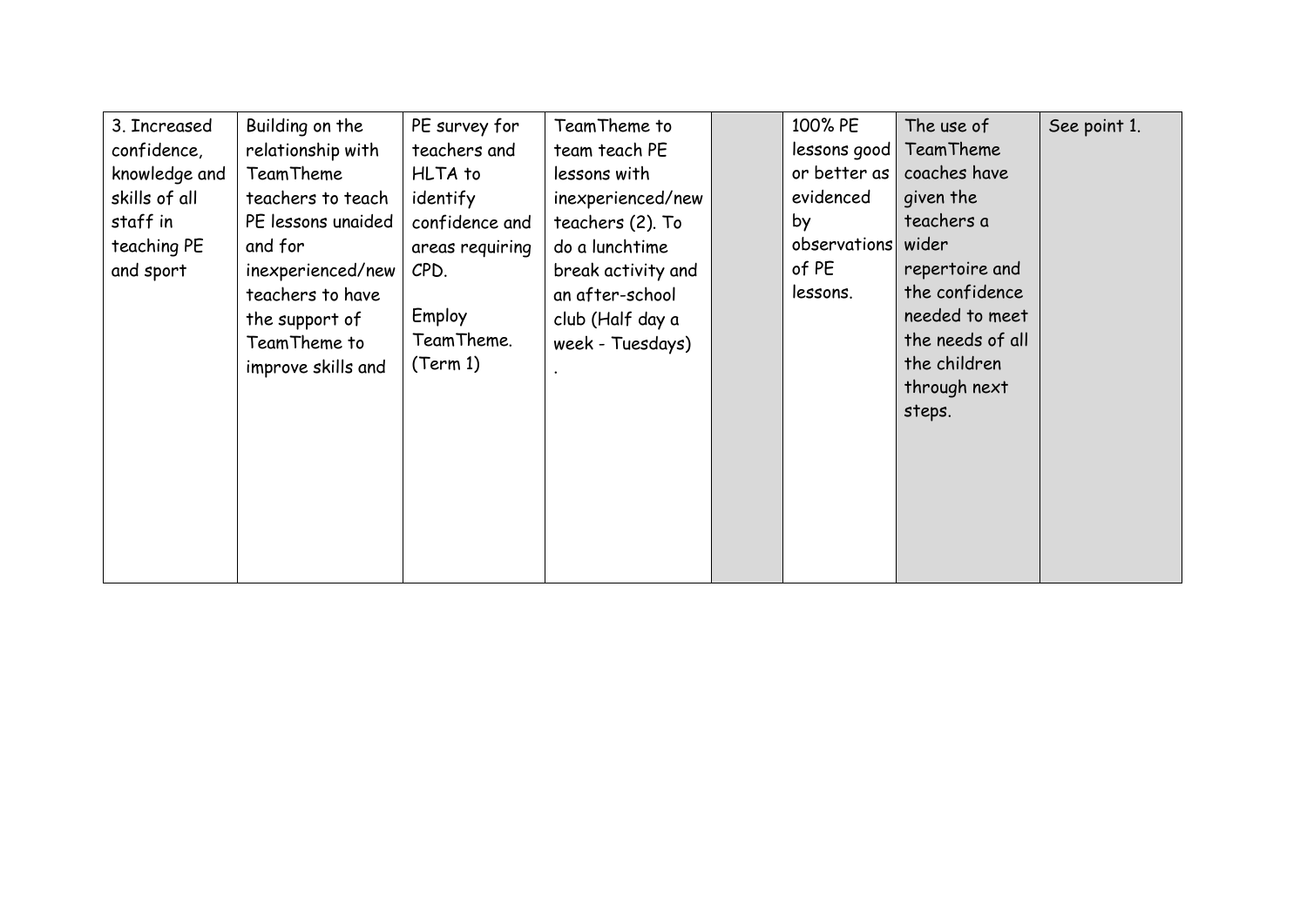|                                                                                                   | confidence in<br>delivering PE<br>lessons.<br>Children's<br>confidence and<br>skills in sporting<br>activities will<br>improve.                                                                                                                        |                                                                                                                                                                                                                  | £3,600 per annum                                                                                                                                                                                                                                |                                                                                     |                                                                                                                                                                                                                                                                  |                                                                                                         |
|---------------------------------------------------------------------------------------------------|--------------------------------------------------------------------------------------------------------------------------------------------------------------------------------------------------------------------------------------------------------|------------------------------------------------------------------------------------------------------------------------------------------------------------------------------------------------------------------|-------------------------------------------------------------------------------------------------------------------------------------------------------------------------------------------------------------------------------------------------|-------------------------------------------------------------------------------------|------------------------------------------------------------------------------------------------------------------------------------------------------------------------------------------------------------------------------------------------------------------|---------------------------------------------------------------------------------------------------------|
| 4. broader<br>experience of<br>a range of<br>sports and<br>activities<br>offered to all<br>pupils | Include new<br>sporting activities<br>within PE<br>curriculum and<br>after-school<br>clubs.<br>After school clubs<br>to be provided<br>free of charge to<br>increase<br>participation,<br>Sports Crew<br>training provided<br>by Sports<br>Partnership | Identify<br>coaches who<br>can deliver new<br>sporting<br>activities.<br>Organise 4<br>sports after<br>school clubs per<br>week.<br>(Term 1)<br>Selected Year<br>2 children<br>trained to<br>provide<br>PhysiFun | Subject leader<br>time to plan<br>activities and<br>source<br>plans/coaches.<br>1 club per week<br>included within<br>TeamTheme costs.<br>3 clubs per week<br>by staff @ £30<br>per week x 36<br>weeks = $£1,080$<br>£1,050<br><b>TeamTheme</b> | Pupil voice<br>and<br>increased<br>uptake of<br>sports<br>after<br>school<br>clubs. | There has been<br>substantial<br>interests in all<br>activities and<br>clubs including<br>lunch times.<br>Feedback and<br>pupil voice have<br>demonstrated<br>that children<br>have felt a<br>sense of pride<br>when<br>representing<br>the school in<br>events. | Maintain all<br>after school<br>clubs and lunch<br>time<br>opportunities to<br>participate in<br>sport. |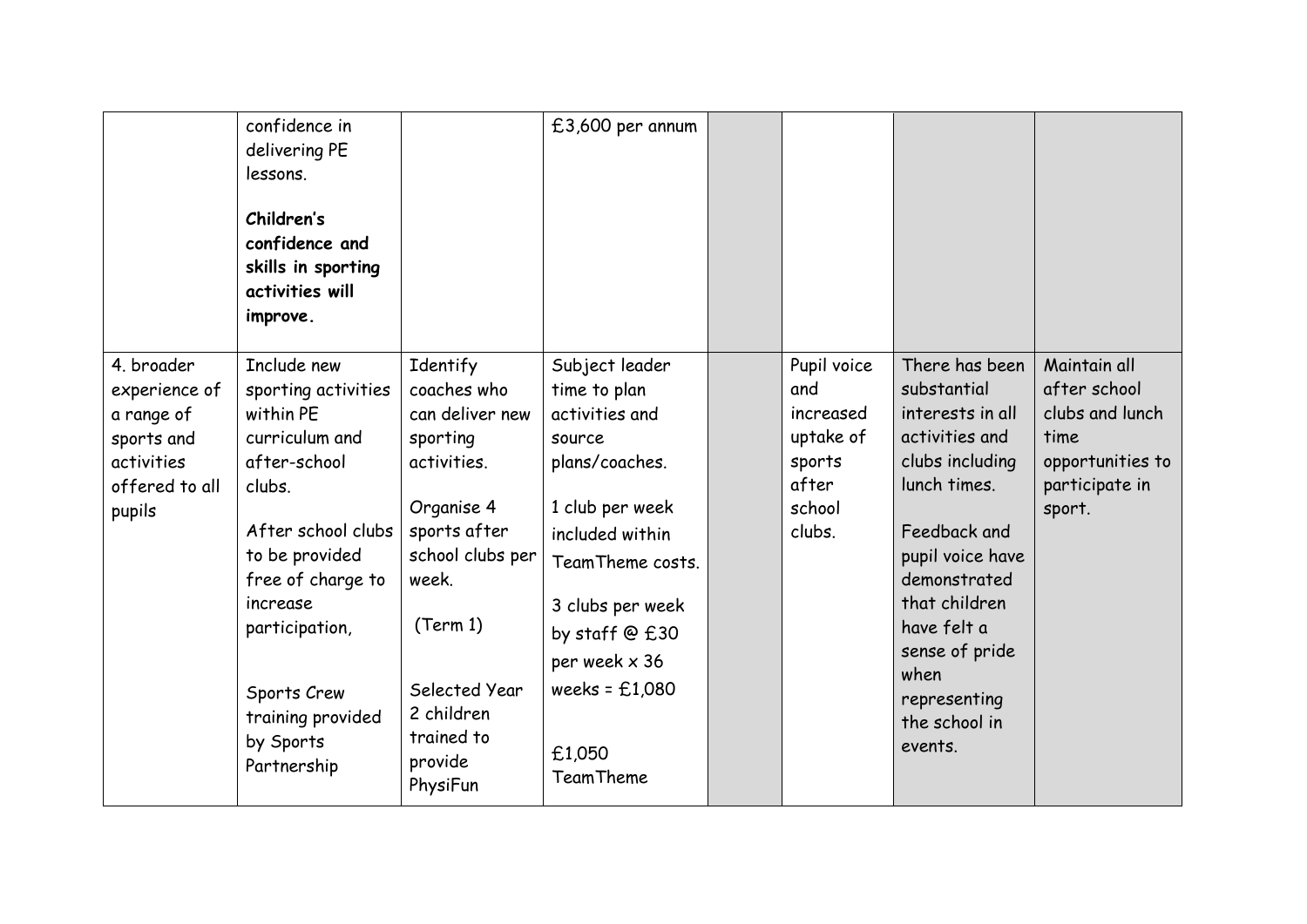| activities at<br><b>Increased</b><br>for sports week<br>participation in<br>lunchtimes for<br>(Sports crew<br>lunchtime sports<br>Reception and<br>training included<br>activities and<br>KS1<br>in Sports<br>after school<br>playgrounds.<br>Partnership fee)<br>clubs.<br>(Term 2) |  |
|--------------------------------------------------------------------------------------------------------------------------------------------------------------------------------------------------------------------------------------------------------------------------------------|--|
|--------------------------------------------------------------------------------------------------------------------------------------------------------------------------------------------------------------------------------------------------------------------------------------|--|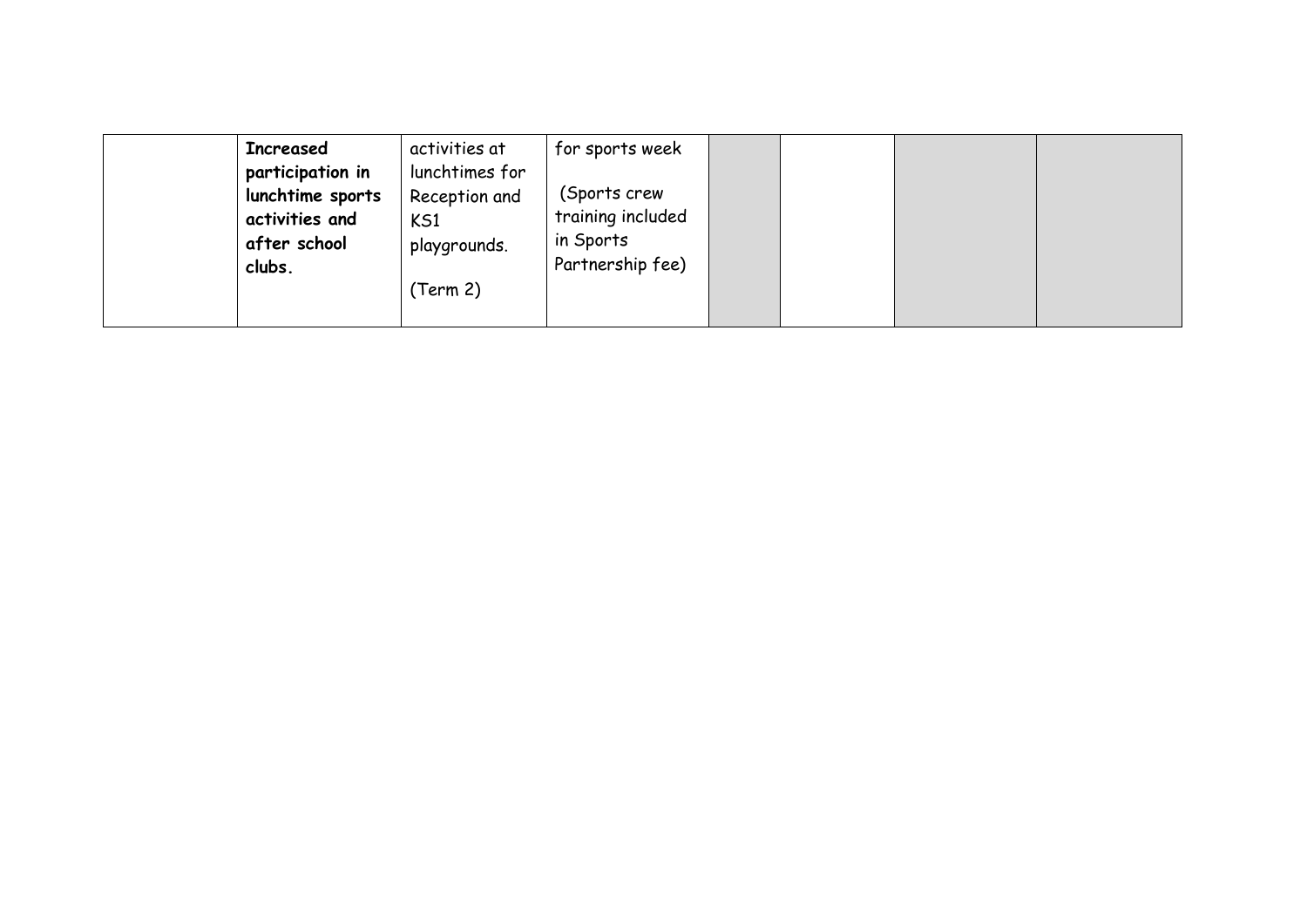| 5. increased   | Attend all KS1   | Identify pupils | £400 annual fee     | Competitions  | Children this    | Continue to       |
|----------------|------------------|-----------------|---------------------|---------------|------------------|-------------------|
| participation  | competitions     | to take part in | to Herne Bay &      | attended      | year have        | enter children    |
| in competitive | organised by the | competitions    | East Kent Coastal   | included on   | participated in  | into organised    |
| sport          | Sports           | from teachers   | Sports              | $HBI$ website | Speed stacking,  | competitions      |
|                | Partnership.     | and afterschool | Partnership         | with photos   | Agility and      | with Herne Bay    |
|                |                  | sports clubs.   |                     | and           | dance            | and East Kent     |
|                |                  | (on-going       | Travel<br>by        | narrative.    | competitions     | Coastal           |
|                |                  | termly)         | taxi/coach to and   |               | organised by     | Partnership.      |
|                |                  |                 | from                | Pupils to     | Herne Bay and    |                   |
|                |                  |                 | competitions        | report        | East Kent        | Explore the       |
|                | Arrange          |                 | Approx. £60 per     | enjoyment     | Coastal          | possibility of    |
|                | interschool      | Contact all     | event $x 16 = £960$ | of            | Partnership.     | organising an     |
|                | football         | schools within  | And supply cover    | competitions  |                  | interschool       |
|                | competitions     | Coastal         | whilst<br>at        | by pupil      | Pupil voice has  | event within the  |
|                | within Coastal   | Alliance/Sports | competitions        | voice.        | demonstrated     | Coastal Alliance. |
|                | Alliance/Sports  | Partnership to  | Approx.<br>16       |               | enjoyment in     |                   |
|                | Partnership.     | set up football | afternoons supply   |               | participating in | Join East Kent    |
|                |                  | competitions    | £80<br>@<br>cover   |               | competitions.    | inter school      |
|                |                  | for KS1. (Terms | afternoon<br>per    |               |                  | competitions.     |
|                |                  | 1 and $2)$      | £1,280              |               |                  |                   |
|                |                  |                 |                     |               |                  |                   |
|                |                  |                 | Note: Costs could   |               |                  |                   |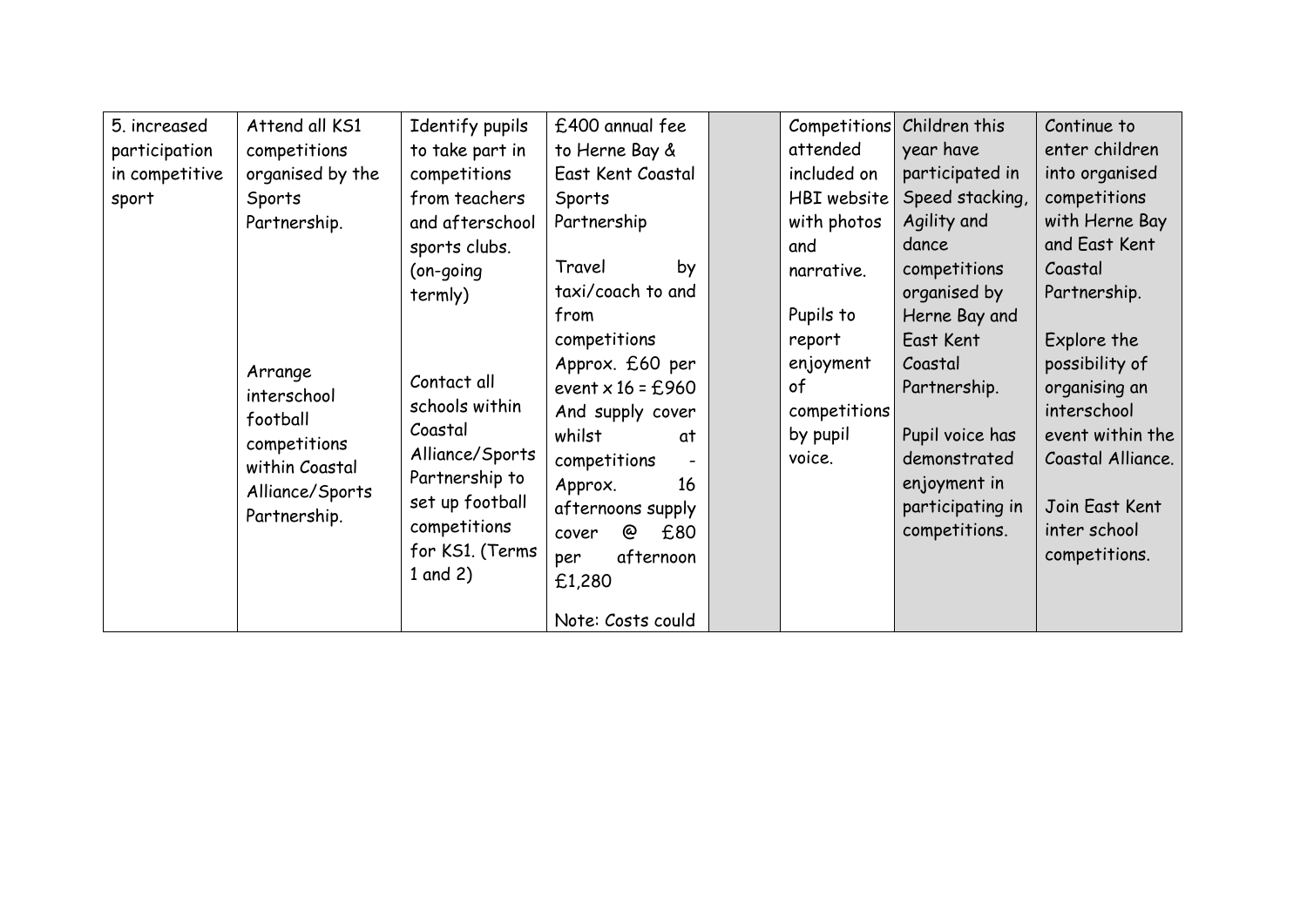|                                                                                 | Increased entry<br>in competitions &<br>competitiveness<br>of children<br>increased.                                          |                                                                                                                                                          | be reduced if PE<br>Coordinator takes<br>minibus awareness<br>course so we can<br>borrow minibuses<br>from HBHS &<br><b>HBJS - £130</b> |                                                     |                                                                                |                                                                                                  |
|---------------------------------------------------------------------------------|-------------------------------------------------------------------------------------------------------------------------------|----------------------------------------------------------------------------------------------------------------------------------------------------------|-----------------------------------------------------------------------------------------------------------------------------------------|-----------------------------------------------------|--------------------------------------------------------------------------------|--------------------------------------------------------------------------------------------------|
| 6. use of PE in<br>cross<br>curricular<br>activities to<br>improve<br>learning. | Provide cross<br>curricular<br>activities involving<br>PE.<br>Increase pupils'<br>involvement in<br>learning.                 | Brief staff<br>about the<br>Premier League<br>Primary Stars<br>website and the<br>benefits of<br>cross-curricular<br>activities<br>involving sports.     | Subject leader<br>time and time<br>during staff<br>briefings.                                                                           | Feedback<br>from<br>teachers<br>and pupil<br>voice. | Unfortunately,<br>this was not<br>able to happen<br>due to staff<br>shortages. | Lively Learners<br>to be<br>implemented<br>this year.                                            |
| 7. use of<br>assessment to<br>improve sports<br>provision.                      | Provide easy to<br>use but robust<br>assessment<br>process.<br>Continued<br>provision of<br><b>Sports Premium</b><br>Funding. | Set up<br>assessment<br>system on<br>SIMS to enable<br>easy<br>assessment<br>which is also<br>able to track<br>and analyse<br>data to prove<br>increased | Half day SIMS<br>training course<br>£129 and subject<br>leader time.                                                                    | Data                                                | Assessment<br>process in place<br>but not<br>currently in use.                 | Ensure that<br>staff are<br>assessing termly<br>to track<br>participation and<br>sustainability. |